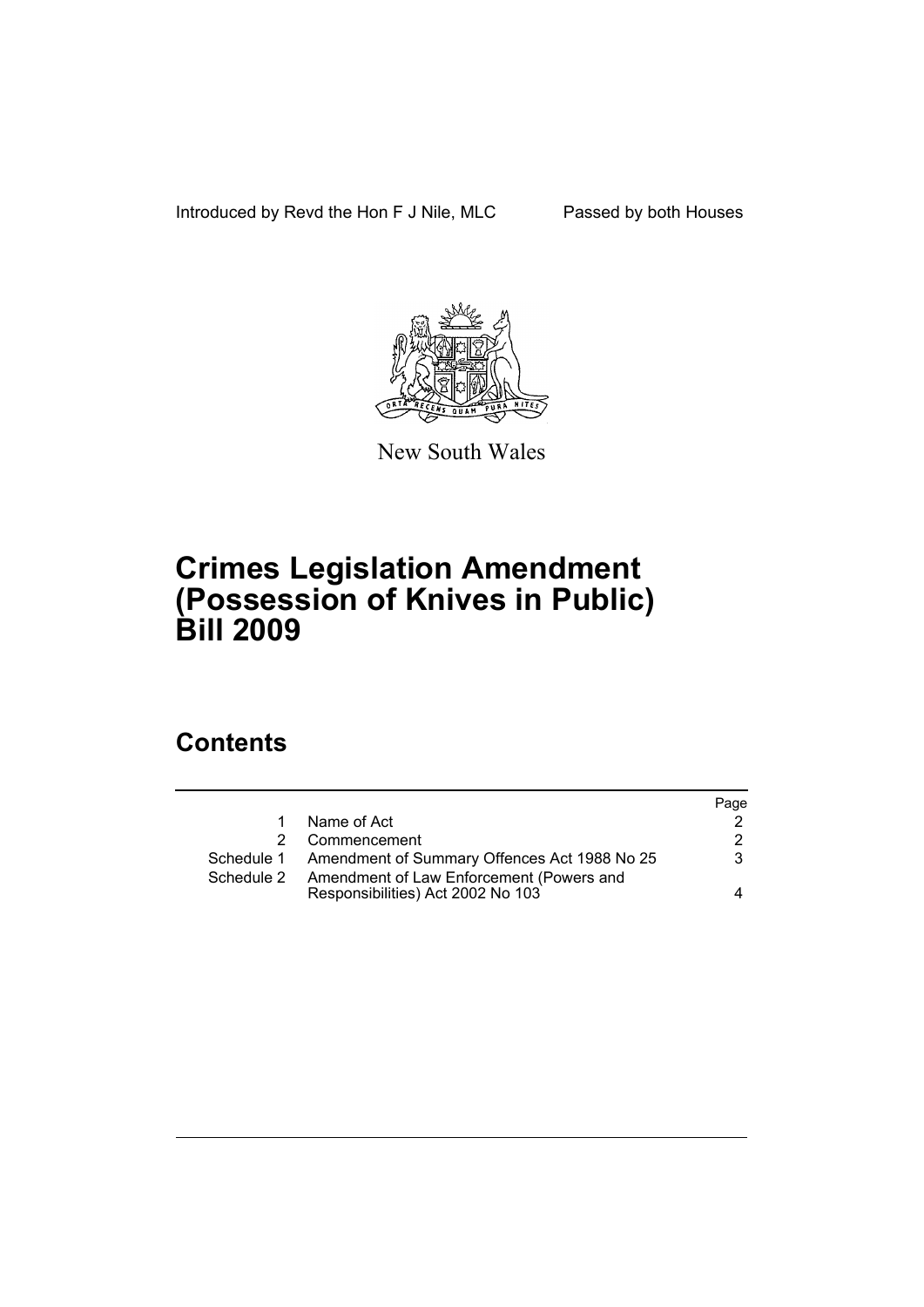*I certify that this PUBLIC BILL, which originated in the LEGISLATIVE COUNCIL, has finally passed the LEGISLATIVE COUNCIL and the LEGISLATIVE ASSEMBLY of NEW SOUTH WALES.*

*Legislative Council 2009* *Clerk of the Parliaments*



New South Wales

# **Crimes Legislation Amendment (Possession of Knives in Public) Bill 2009**

Act No , 2009

An Act to amend the *Summary Offences Act 1988* and the *Law Enforcement (Powers and Responsibilities) Act 2002* to increase the maximum penalty for certain offences relating to the possession of knives and other dangerous implements in public places and schools.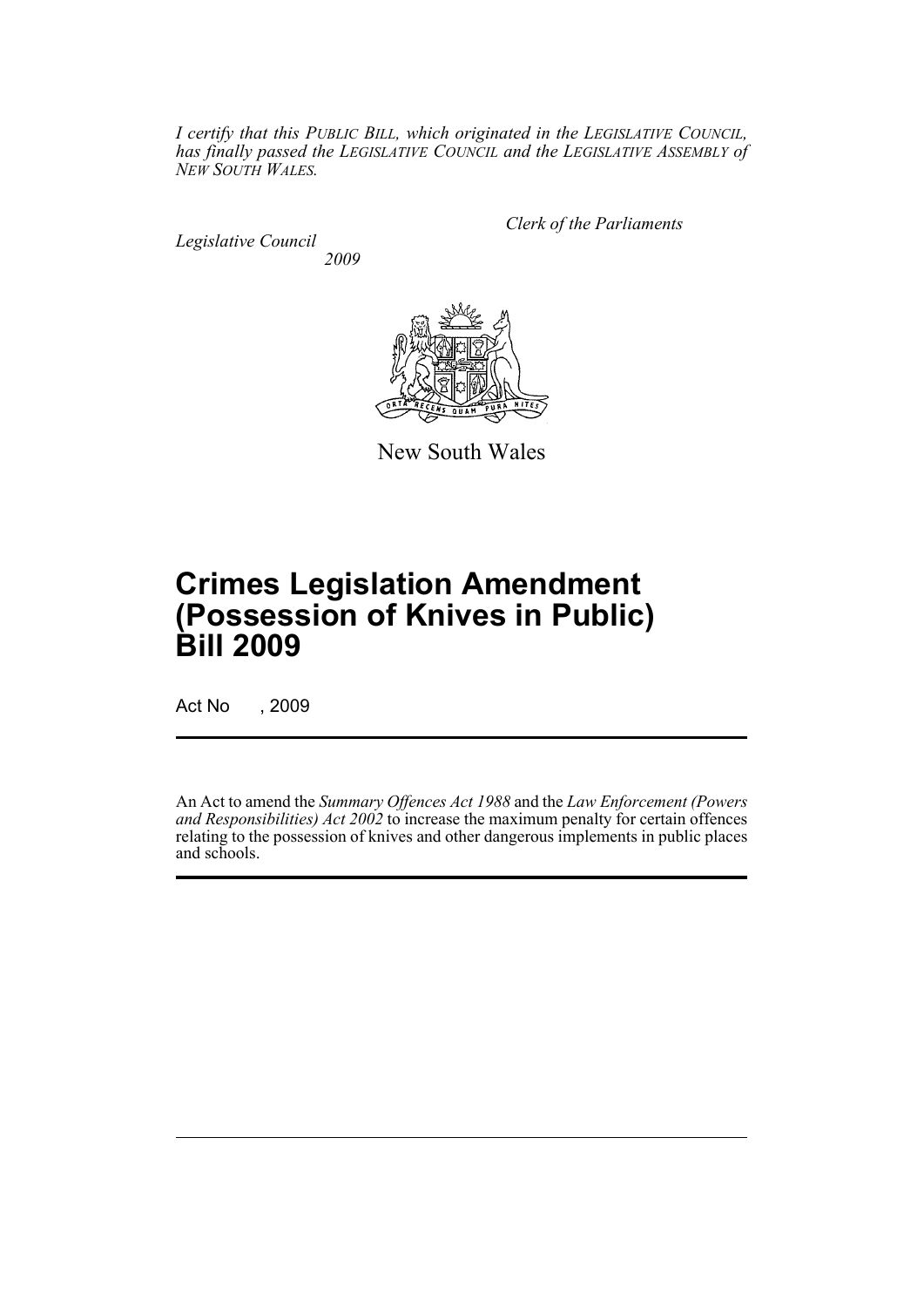### <span id="page-2-0"></span>**The Legislature of New South Wales enacts:**

### **1 Name of Act**

This Act is the *Crimes Legislation Amendment (Possession of Knives in Public) Act 2009*.

## <span id="page-2-1"></span>**2 Commencement**

This Act commences on the date of assent to this Act.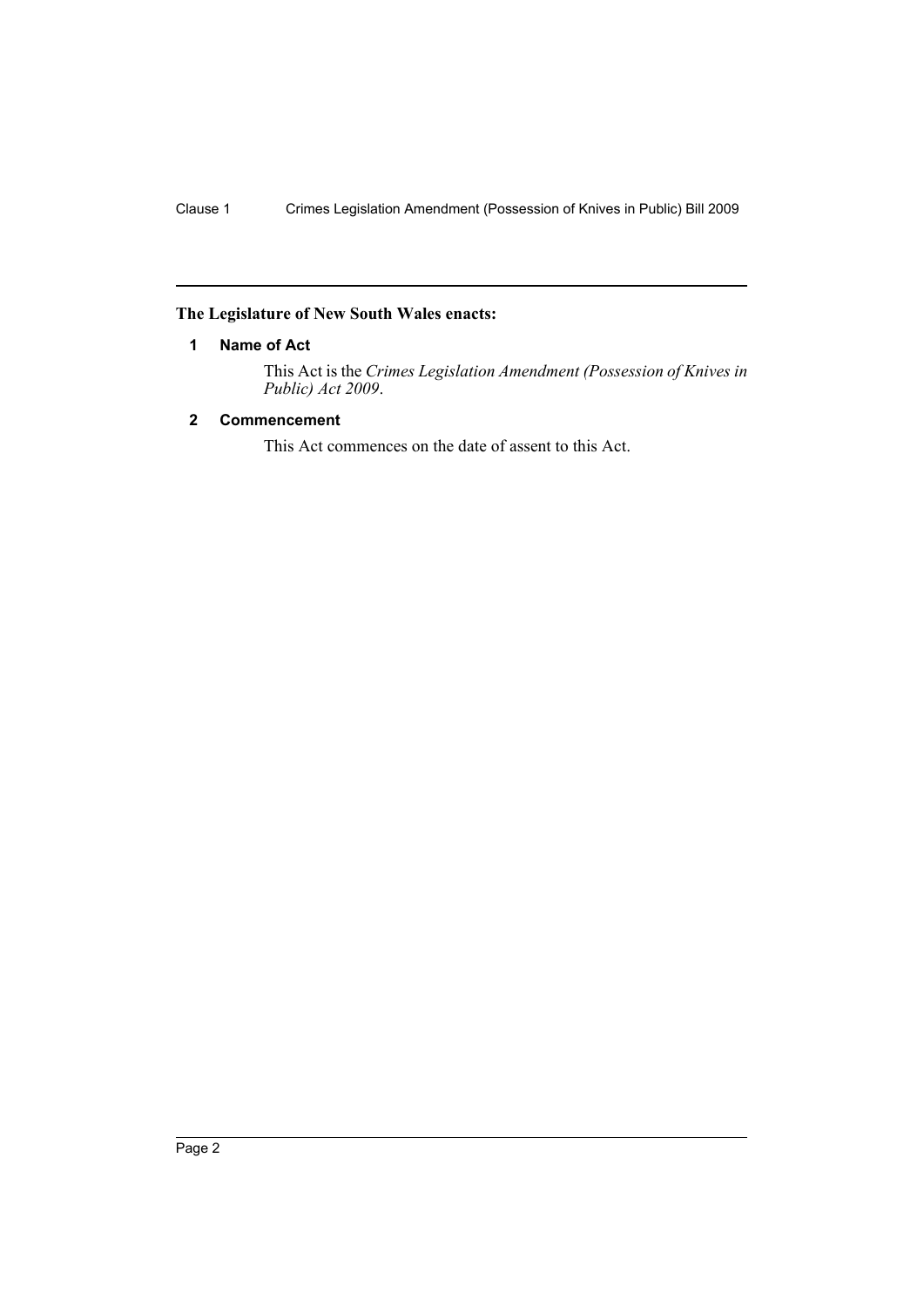Crimes Legislation Amendment (Possession of Knives in Public) Bill 2009

Amendment of Summary Offences Act 1988 No 25 Schedule 1

## <span id="page-3-0"></span>**Schedule 1 Amendment of Summary Offences Act 1988 No 25**

#### **[1] Section 11C Custody of knife in public place or school**

Omit the maximum penalty from section 11C (1). Insert instead: Maximum penalty: 20 penalty units or imprisonment for 2 years, or both.

**[2] Section 11C (4) and (5)**

Omit the subsections.

## **[3] Section 29A Penalty notices: custody of knives in public place or school**

Omit "as referred to in section 11C (4) and (5)" from section 29A (6).

## **[4] Section 29A (7) and (8)**

Insert after section 29A (6):

- (7) For the purposes of subsection (6), a person is taken to have been dealt with previously for a knife-related offence if the person:
	- (a) has been issued with a notice under this section in respect of the offence and the person has paid the amount specified in the notice or the amount specified in any process issued subsequent to such a notice, or
	- (b) has been convicted of the offence, or
	- (c) has been charged with the offence and the court hearing the charge has made an order in relation to the offence under section 10 of the *Crimes (Sentencing Procedure) Act 1999*.
- (8) In this section, *knife-related offence* means:
	- (a) an offence under section 11B, 11C or 11E, or
	- (b) any other offence that is punishable on conviction by imprisonment for 2 years or more if a knife was used in the commission of the offence, or
	- (c) an offence under a law of the Commonwealth or of another State or of a Territory that is punishable on conviction by imprisonment for 2 years or more if a knife was used in the commission of the offence.